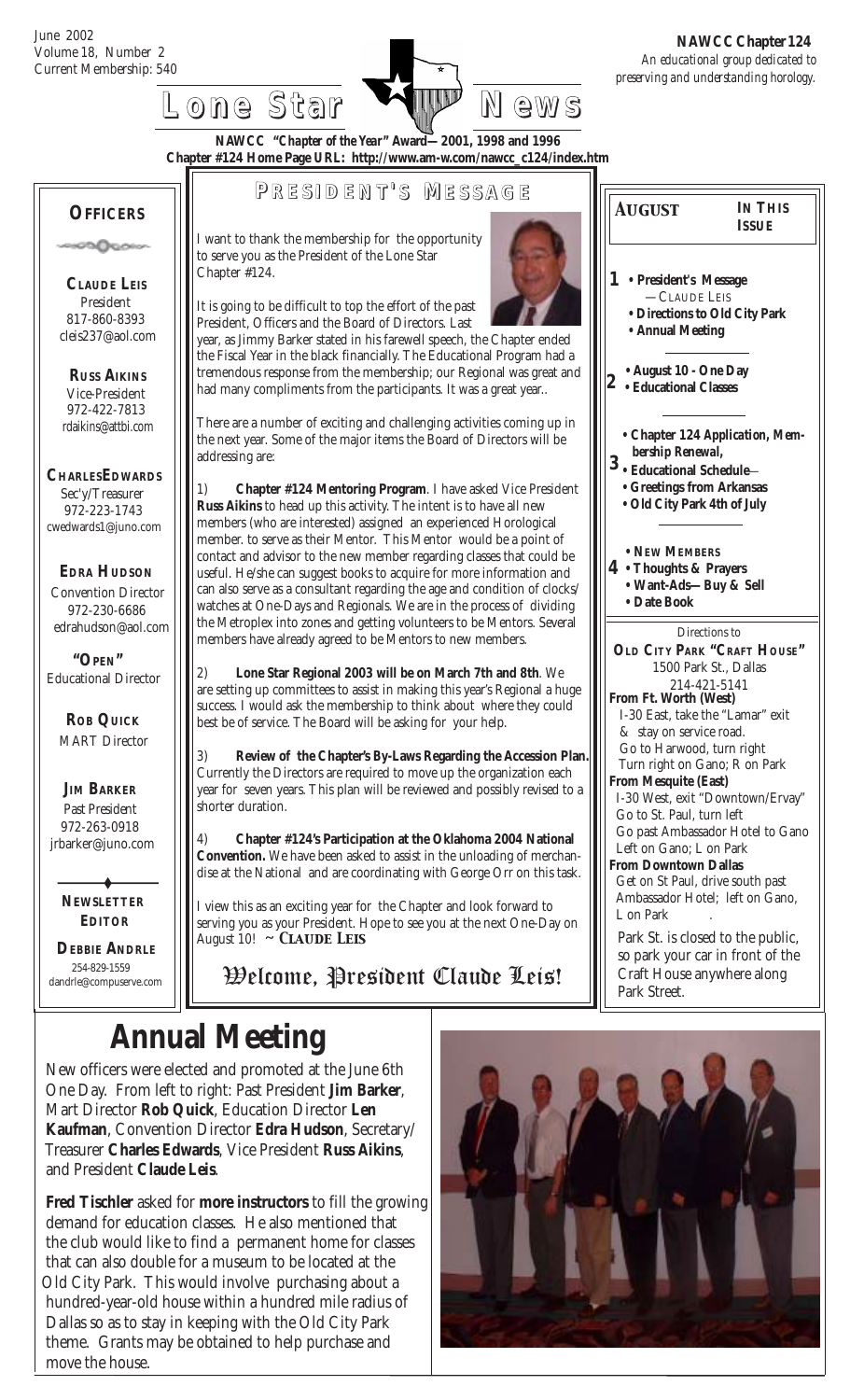## **Don't Forget: August 10, 2002 One-Day!**

**Painting and Stenciling Class Was Fun** The lovely and talented Karen Summerville co-taught the Painting and Stenciling class with the equally lovely and talented Philip Gregory. This has been a tradition for many years in the educational department. Several members have enjoyed "getting their feet wet" in this very fun and useful class. It is also a favorite of many of the female members who may not feel ready just yet to take a clock movement apart. This particular class was filled to capacity and overflowing with creativity and fun. Many thanks go out to Karen who has steadfastly continued to donate her time and energy to this very worthwhile class. Not to forget Phil. Phil flew the Atlantic from Ireland leaving a very important job to show up and help teach the class. What greater dedication can you find anywhere? Phil is just part of the heart and soul of the educational department. Some would say he has been the driving force for many years. Many thanks go to Phil for helping provide these great programs. He is part of a fantastic team of incredibly talented and knowledgable people. Thanks to all of them for so unselfishly and kindly donating their week ends and sharing their trade secrets. ❄



 *Karen Summeville* looks on as her husband, Jim (right) tediously cuts out a stencil. Gary Mowery contemplates his next move.



**PHIL GREGORY** proudly displays beautiful Fenn stenciling.

Jean Peters, Bill Andrle, Larry Grubb, Joe Perrin, Gary Mowery, Bo and Loretta Chisholm, Jim Summerville, and Craig Burgess all atttended this class. Debbie Andrle, Garland Peters, Russ Aikins and his wife Sandra dropped in for a visit. Check out the Photo Gallery to see more pictures of the students and their work. Maybe YOU would like to try your hand at this some time. It is a lot easier than you would think, and the results are just spectacular!

## *Microlathe 1 students were very industrious*



Ronnie Hollien, **Instructor** *Russ Aikins*, Joe Plunkett, This photo is of **Alex Santa-Pinter** using a Sherline lathe John Tope, Bob May, Pat Flanagan, Don Bush, Alex Santa- to work on his first project. The students were given Pinter and Larry Grubb. blank tool cutters and they ground them to use on the



 projects. The first project was making a tool for removing the spindle in a jeweler's lathe out of alumnum.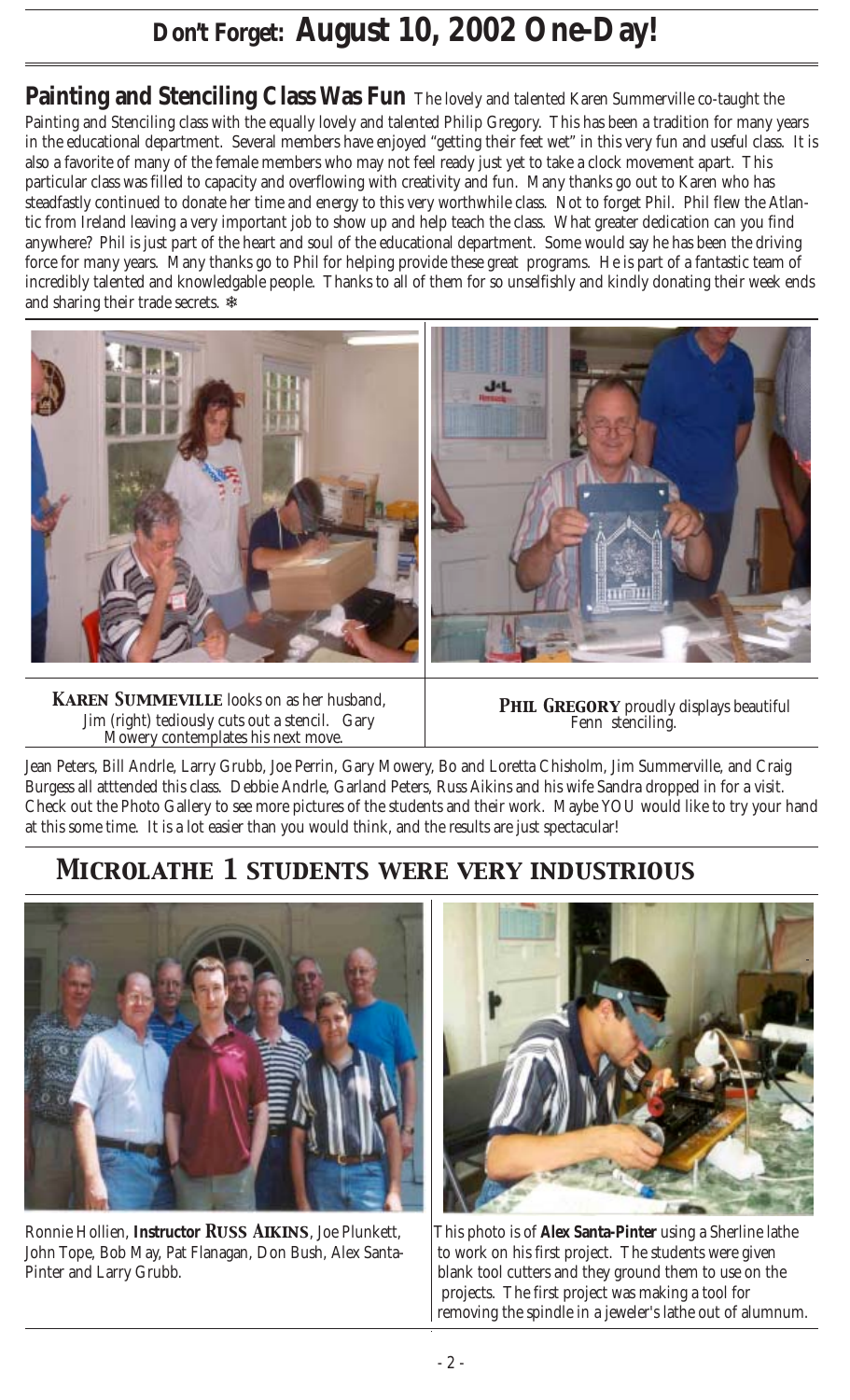| APPLICATION/RENEWAL for LONE STAR CHAPTER 124. NAWCC<br>An educational group dedicated to preserving and understanding horology.<br>Complete & send with applicable check made payable to LONE STAR CHAPTER #124<br>to GENE MEYSENBURG, 11028 Creekmere, Dallas TX 75218                                  | Dues are \$10 per year.<br>New #124 Member<br>Check appropriate box:<br>Join/renew for 1 - 5 years |  |  |  |
|-----------------------------------------------------------------------------------------------------------------------------------------------------------------------------------------------------------------------------------------------------------------------------------------------------------|----------------------------------------------------------------------------------------------------|--|--|--|
| To join Chapter #124, you must be an NAWCC member, or have applied for NAWCC membership. Have you applied for National<br>membership, but haven't gotten a membership number? Check here __, [Date of your application/check to National<br>Please PRINT Mr_Mrs_Miss_Ms_(Please check appropriate blank.) |                                                                                                    |  |  |  |
|                                                                                                                                                                                                                                                                                                           | NAWCC#                                                                                             |  |  |  |
|                                                                                                                                                                                                                                                                                                           | STREET PHONE PHONE                                                                                 |  |  |  |
|                                                                                                                                                                                                                                                                                                           | ZIP <b>Example</b><br>$CITY$ STATE $\overline{\phantom{a}}$                                        |  |  |  |
|                                                                                                                                                                                                                                                                                                           |                                                                                                    |  |  |  |
| I'm most interested in                                                                                                                                                                                                                                                                                    | Example: Clocks. Watches. Tools                                                                    |  |  |  |
| ¶ NAME                                                                                                                                                                                                                                                                                                    | NAWCC#                                                                                             |  |  |  |
| If Who recommended you?                                                                                                                                                                                                                                                                                   | Complete, clip & mail with dues<br>04/02                                                           |  |  |  |

 *Have you renewed your membership*

## *Education Classes Education Classes*

 **CHAPTER 124—***September-October* **2002 AT OLD CITY PARK, DALLAS**

| <b>CLASS</b>            | <b>DATE</b>              | <b>COST</b> | <b>INSTRUCTOR</b>                |
|-------------------------|--------------------------|-------------|----------------------------------|
| <b>Clock Repair 100</b> | September 7,8 and 14,15  | \$50        | Ron Van Ness, 972-393-1361       |
| <b>Microlathe 2</b>     | September 21             | \$25        | <b>Russ Aikins, 972-422-7813</b> |
| <b>Clock Repair 300</b> | October 19, 20 and 26,27 | \$50        | Fred Tischler, 972-612-0712      |
|                         |                          |             |                                  |

No classes are scheduled for November. Call Phil if you would like to make a request @ 972-717-4021.



# *Greetings from Arkansas*

 **Bo and Loretta Chisholm** brought greetings from Arkansas and participated in the Painting and Stenciling class. They want everyone to be sure and come to the **Razorback Regional** November 1 and 2 in Hot Springs, Arkansas. Bo said that about 40% of their attendees are from Chapter 124. He also said that Hot Springs is particulary beautiful that time of year.

 So plan a "mini-" vacation and see some new clocks, watches and folks you don't normally see.

 While you are there, say "Howdy" to Bo and Loretta. They are very nice people.  $*$ 

#### Old City Park 4th of July

**PHIL GREGORY** represented the chapter with a demon stration of Reverse Glass Painting at Old City Park on July 4th. A good time was had by all. The festivites included parades, face painting, dancing, old time music and even Civil War reenactments.

 The next event that the chapter would like to staff is "Crime and Punishment" on September 21st. This is a real "Who Done It?" in which visitors serve as detectives. Those who guess the murderer are eligible for a prize.

 This might be a good show to bring a mystery clock, an exhibit. **Call Phil at 972-717-4021** if interested. swingers, briggs-rotary, lux or other unusual clocks for

## PHOTO GALLERY

 Want to see more pictures of classes and events? Check out Chapter 124's Photo Gallery at:

**www/am-w.com/NAWCC\_C124/gallery.htm**

 If you have any pictures you want posted, contact Gene Meysenburg at **gm1000@prodigy.net**